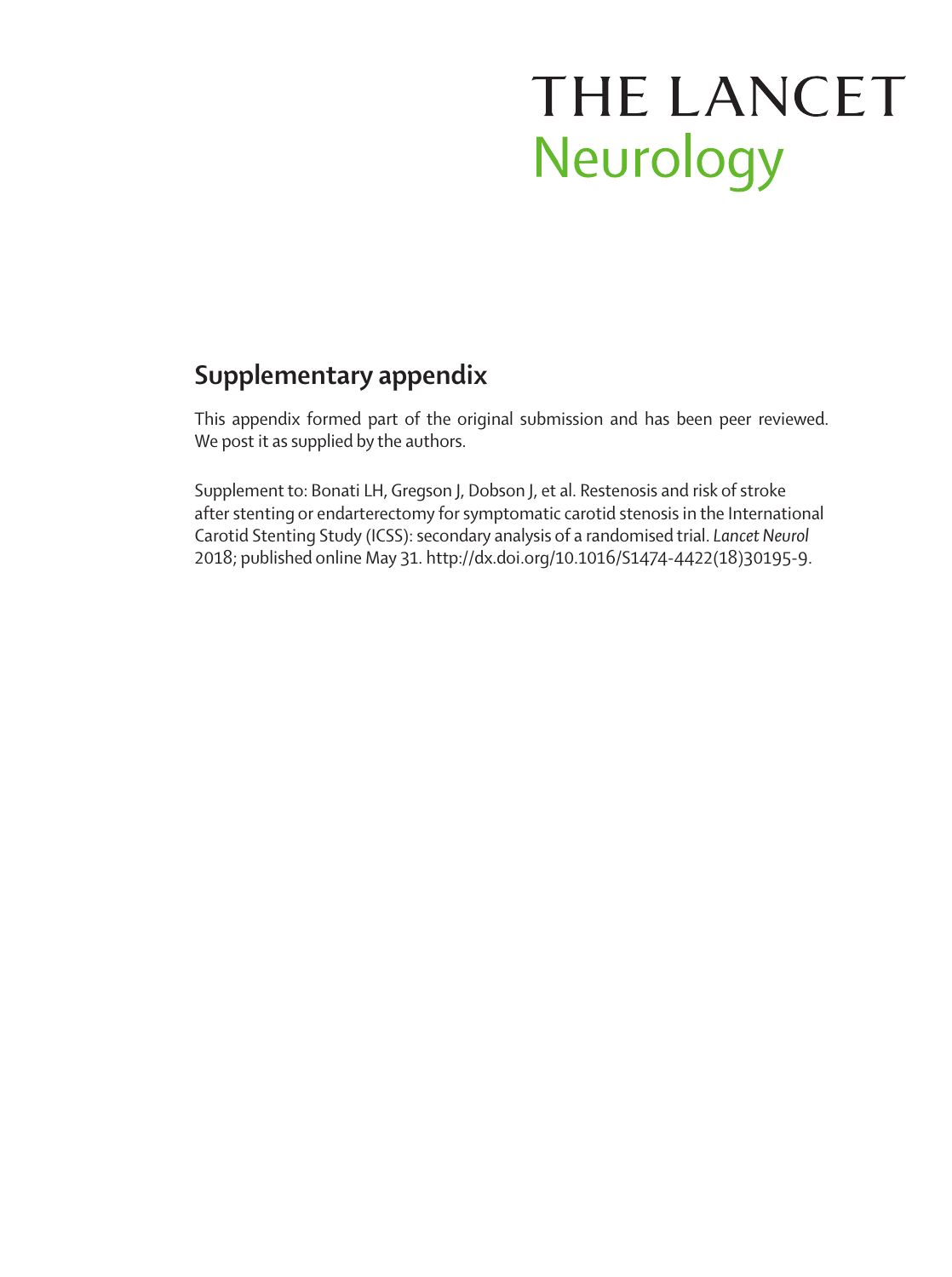#### **Supplementary Material**

#### **International Carotid Stenting Study investigators**

#### *Steering Committee:*

A Algra, J Bamford (chair), J Beard, M Bland, A W Bradbury, M M Brown (chief investigator), A Clifton, P Gaines, W Hacke, A Halliday, I Malik, J L Mas, A J McGuire, P Sidhu, G Venables.

*Credential committee:* 

A Bradbury, M M Brown, A Clifton, P Gaines.

*Data Monitoring Committee:* 

R Collins, A Molyneux, R Naylor, C Warlow (chair).

*Outcome Event Adjudication Committee:* 

J M Ferro, D Thomas.

#### *Central office staff at UCL Institute of Neurology:*

L H Bonati, L Coward, J Dobson (trial statistician), D. Doig, J Ederle, R F Featherstone (trial manager), F. Kennedy, H Tindall, E Turner, D J H McCabe, A Wallis.

*Centres participating in ICSS (local investigators):*

*Australia*: Austin Health, Heidelberg (M Brooks, B Chambers [principal investigator], A Chan, P Chu, D Clark, H Dewey, G Donnan, G Fell, M Hoare, M Molan, A Roberts, N Roberts). Box Hill Hospital (Monash University),

Melbourne (B Beiles, C Bladin [principal investigator], C Clifford, G Fell, M Grigg, G New).

Monash Medical Centre, Clayton (R Bell, S Bower, W Chong, M Holt, A Saunder, P G Than [principal investigator]).

Princess Alexandra Hospital, Brisbane (S Gett, D Leggett, T McGahan [principal investigator], J Quinn, M Ray, A Wong, P Woodruff ). Repatriation General Hospital, Daw Park, Adelaide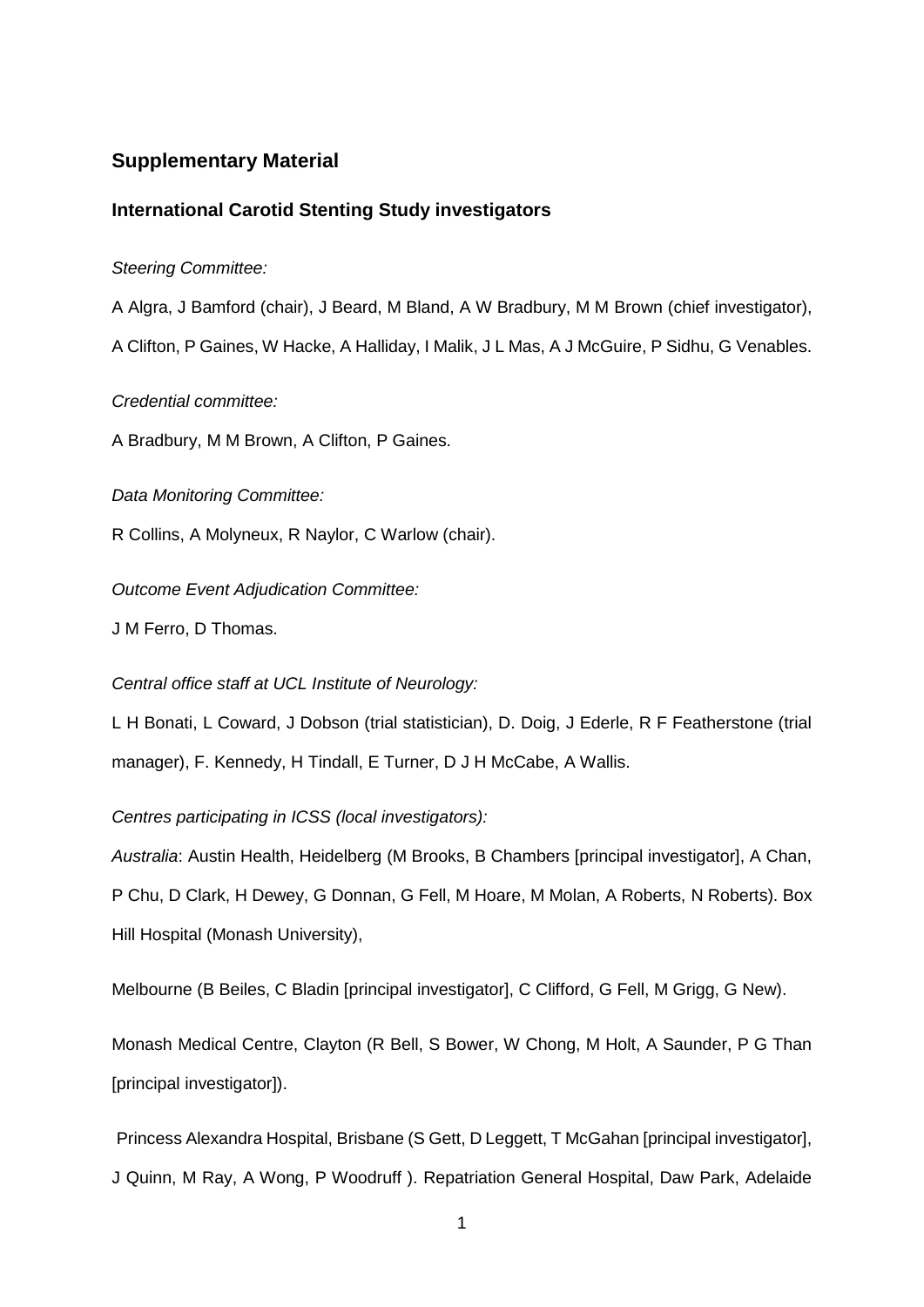(R Foreman, D Schultz [principal investigator], R Scroop, B Stanley). Royal Melbourne Hospital, Melbourne (B Allard, N Atkinson, W Cambell, S Davis [principal investigator], P Field, P Milne, P Mitchell, B Tress, B Yan). Royal Hobart Hospital, Hobart (A Beasley, D Dunbabin, D Stary, S Walker [principal investigator]).

*Belgium*: Antwerp University Hospital, Antwerp (P Cras, O d'Archambeau, J M H Hendriks [principal investigator], P Van Schil). A Z St Blasius, Dendermonde (M Bosiers [principal investigator], K Deloose, E van Buggenhout). A Z Sint Jan Brugge-Oostende, Campus Brugge, Brugges (J De Letter, V Devos, J Ghekiere, G Vanhooren [principal investigator]). Cliniques Universitaires St Luc, Bruxelles (P Astarci, F Hammer, V Lacroix, A Peeters [principal investigator], R Verhelst). Imelda Ziekenhuis, Bonheiden (L DeJaegher [principal investigator], A Peeters, J Verbist).

*Canada:* CHUM Notre-Dame Hospital, Montreal (J-F Blair, J L Caron, N Daneault, M-F Giroux, F Guilbert, S Lanthier, L-H Lebrun, V Oliva, J Raymond, D Roy [principal investigator], G Soulez, A Weill). Foothills Medical Center, Calgary (M Hill [principal investigator], W Hu, M Hudion, W Morrish, G Sutherland, J Wong).

*Finland:* Helsinki University Central Hospital, Helsinki (A Albäck, S Curtze, H Harno, P Ijäs, M Kaste (principal investigator), K Lappalainen, M Lepäntalo, A Meretoja, S Mustanoja, T Paananen, M Porras, J Putaala, M Railo, T Sairanen, L Soinne, A Vehmas, P Vikatmaa).

*Germany:* Otto von Guericke University, Magdeburg (M Goertler [principal investigator], Z Halloul, M Skalej).

*Ireland:* Beaumont Hospital, Dublin (P Brennan, C Kelly, A Leahy, J Moroney [principal investigator], J Thornton).

*Netherlands:* Academic Medical Center, Amsterdam (M J W Koelemay, P J Nederkoorn [principal investigator], J A A Reekers, Y B W E M Roos). Erasmus Medical Center, Rotterdam (J M Hendriks, P J Koudstaal [principal investigator], P M T Pattynama, A van der Lugt, L C

2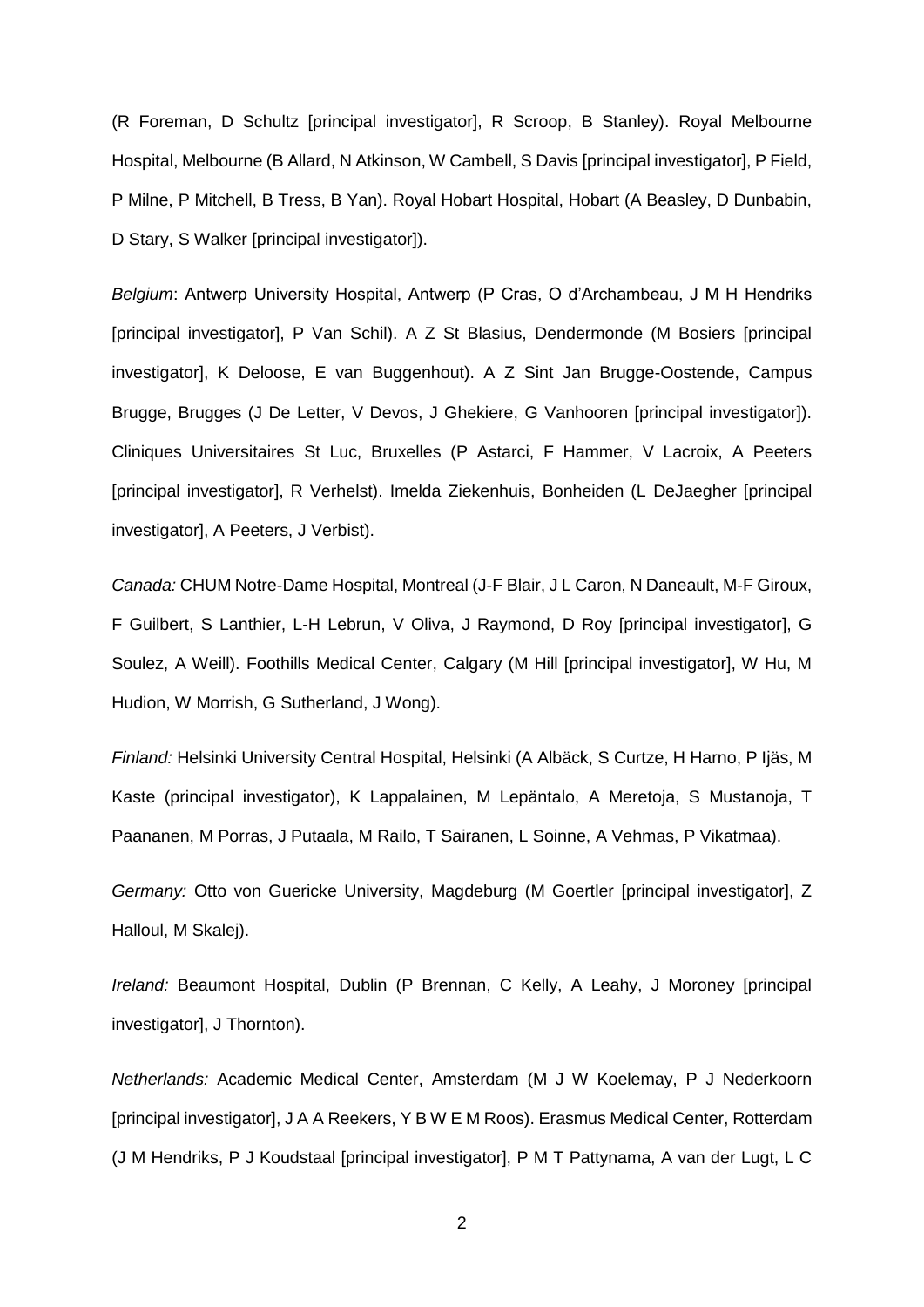van Dijk, M R H M van Sambeek, H van Urk, H J M Verhagen). Haga Teaching Hospitals, The Hague (C M A Bruijninckx, S F de Bruijn, R Keunen, B Knippenberg, A Mosch [principal investigator], F Treurniet, L van Dijk, H van Overhagen, J Wever). Isala Klinieken, Zwolle (F C de Beer, J S P van den Berg [principal investigator], B A A M van Hasselt, D J Zeilstra). Medical Center Haaglanden, The Hague (J Boiten [principal investigator], J C A de Mol van Otterloo, A C de Vries, G J Lycklama a Nijeholt, B F W van der Kallen). UMC St Radboud, Nijmegen (J D Blankensteijn, F E De Leeuw, L J Schultze Kool [principal investigator], J A van der Vliet). University Medical Center, Utrecht (G J de Borst, G A P de Kort, L J Kapelle [principal investigator], T H Lo, W P Th M Mali, F Moll, HB van der Worp, H Verhagen).

*New Zealand:* Auckland City Hospital, Auckland (P A Barber, R Bourchier, A Hill, A Holden, J Stewart [principal investigator]).

*Norway:* Rikshospitalet University Hospital, Oslo (S J Bakke [principal investigator], K Krohg-Sørensen, M Skjelland, B Tennøe).

*Poland:* Institute of Psychiatry and Neurology (2<sup>nd</sup> Department of Neurology & Department of Neuroradiology) and Medical University of Warsaw (2nd Department of General, Vascular and Oncological Surgery), Warsaw (P Bialek, Z Biejat, W Czepiel, A Czlonkowska [principal investigator], A Dowzenko, J Buczek, A Kobayashi, M Lelek, J Polanski).

*Slovenia:* University Medical Center, Ljubljana (J Kirbis, Z Milosevic, B Zvan [principal investigator]).

*Spain:* Hospital Clinic, Barcelona (J Blasco, A Chamorro [principal investigator], J Macho, V Obach, V Riambau, L San Roman). Parc Taulí Sabadell Hospital, Barcelona (J Branera, D Canovas [principal investigator], Jordi Estela, A Gimenez Gaibar, J Perendreu).

*Sweden:* Skåne University Hospital, Malmö (K Björses, A Gottsäter [principal investigator], K Ivancev, T Mätzsch, B Sonesson)). Sodersjukhuset, Stockholm (B Berg, M Delle, J Formgren, P Gillgren, T-B Kaell, P Konrad [principal investigator], N Nyman, R Takolander). The

3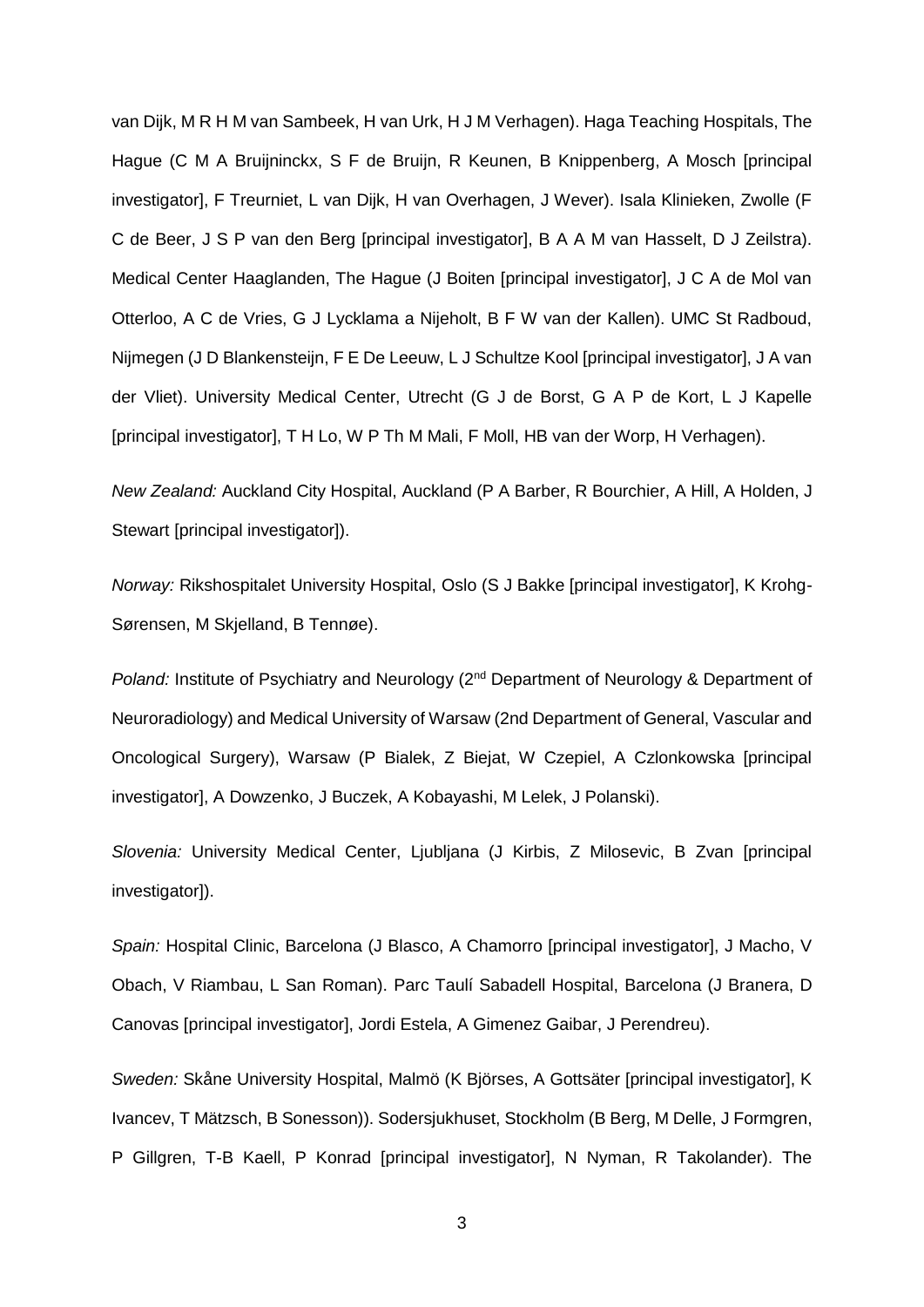Karolinska Institute, Stockholm (T Andersson, J Malmstedt, M Soderman, C Wahlgren, N Wahlgren [principal investigator]).

*Switzerland:* Centre Hospitalier Universitaire Vaudois, Lausanne (S Binaghi, L Hirt, P Michel [principal investigator], P Ruchat). University Hospital Basel, Basel (L H Bonati, S T Engelter, F Fluri, L Guerke, A L Jacob, E Kirsch, P A Lyrer [principal investigator], E-W Radue, P Stierli, M Wasner, S Wetzel). University Hospital of Geneva, Geneva (C Bonvin, A Kalangos, K Lovblad, N Murith, D Ruefenacht, R Sztajzel [principal investigator]).

*United Kingdom*: Addenbrookes Hospital, Cambridge (N Higgins, P J Kirkpatrick, P Martin [principal investigator]). K Varty Birmingham Heartlands Hospital, Birmingham (D Adam, J Bell, A W Bradbury, P Crowe, M Gannon, M J Henderson, D Sandler, R A Shinton [principal investigator], J M Scriven, T Wilmink). Lancashire Teaching Hospitals NHS Trust, Preston (S D'Souza, A Egun, R Guta, S Punekar, D M Seriki [principal investigator], G Thomson). Liverpool Royal Infirmary and the Walton Centre, Liverpool (J A Brennan, T P Enevoldson, G Gilling-Smith [principal investigator], D A Gould, P L Harris,R G McWilliams, H-C Nahser, R White). Manchester Royal Infirmary, Manchester (K G Prakash, F Serracino-Inglott, G Subramanian [principal investigator], J V Symth, M G Walker). Newcastle Acute Hospitals NHS Foundation Trust, Newcastle upon Tyne (M Clarke, M Davis, S A Dixit, P Dorman [principal investigator], A Dyker, G Ford, A Golkar, R Jackson, V Jayakrishnan, D Lambert, T Lees, S Louw, S Macdonald, A D Mendelow, H Rodgers, J Rose, G Stansby, M Wyatt). North Bristol NHS Trust, Frenchay Hospital, Bristol (T Baker, N Baldwin [principal investigator], L Jones, D Mitchell, E Munro, M Thornton). Royal Free Hospital, London (D Baker, N Davis, G Hamilton [principal investigator], DJH McCabe, A Platts, J Tibballs). Sheffield Teaching Hospitals NHS Foundation Trust, Sheffield (J Beard, T Cleveland, D Dodd, P Gaines, R Lonsdale, R Nair, A Nassef, S Nawaz, G Venables [principal investigator]). St George's University of London and St George's NHS Healthcare Trust, London (A Belli, A Clifton, G Cloud, A Halliday, H Markus [principal investigator], R McFarland, R Morgan, A Pereira, A Thompson). St Mary's Hospital, Imperial College Healthcare NHS Trust, London (J Chataway

4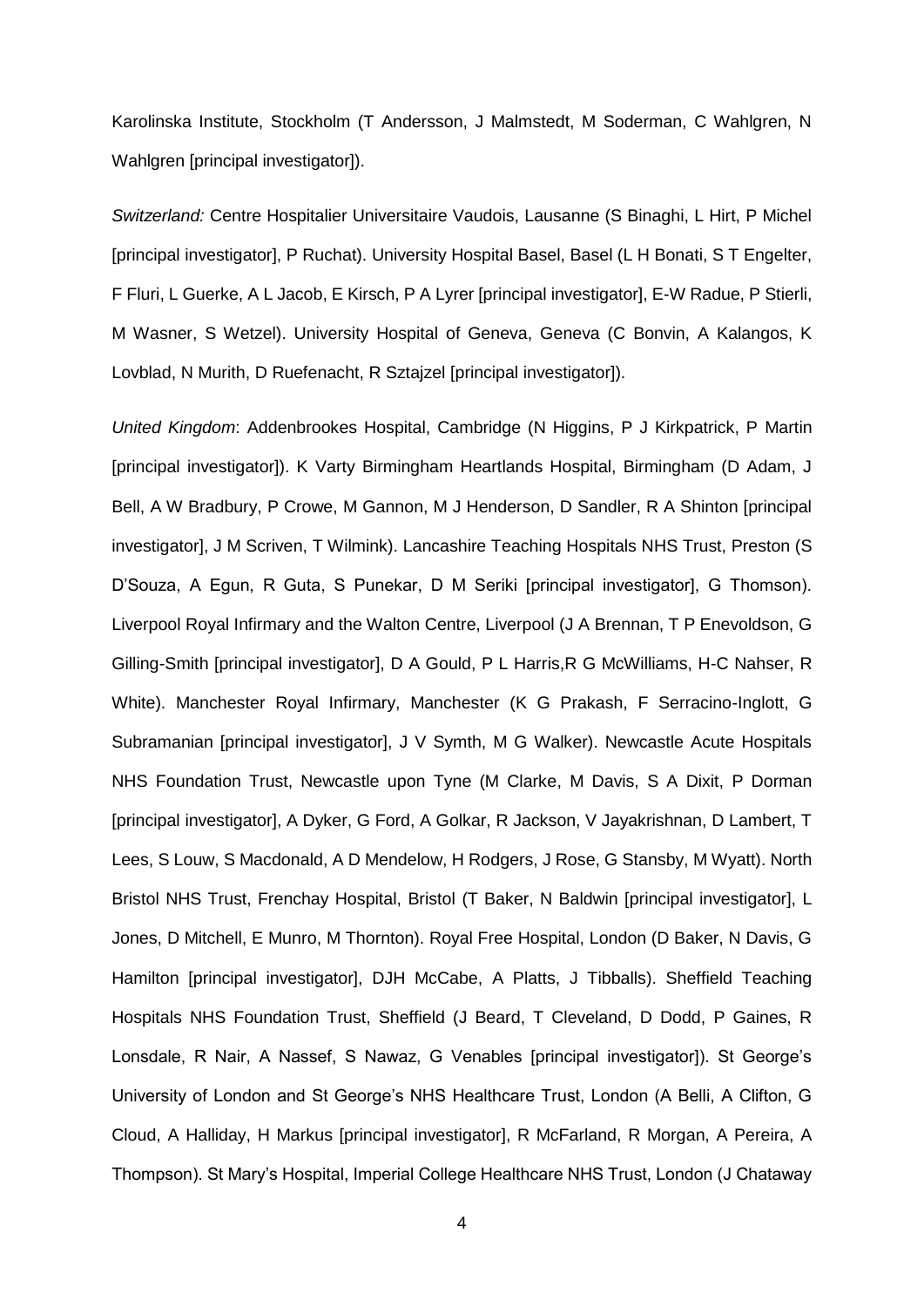[principal investigator], N Cheshire, R Gibbs, M Hammady, M Jenkins, I Malik, J Wolfe). University College London Hospitals NHS FoundationTrust, London (M Adiseshiah, C Bishop, S Brew, J Brookes, M M Brown [principal investigator], R Jäger, N Kitchen). University Hospital of South Manchester, Wythenshawe, Manchester (R Ashleigh, S Butterfield, G E Gamble, C McCollum [principal investigator], A Nasim, P O'Neill, J Wong). Western Infirmary, Glasgow (R D Edwards, K R Lees, A J MacKay, J Moss [principal investigator], P Rogers).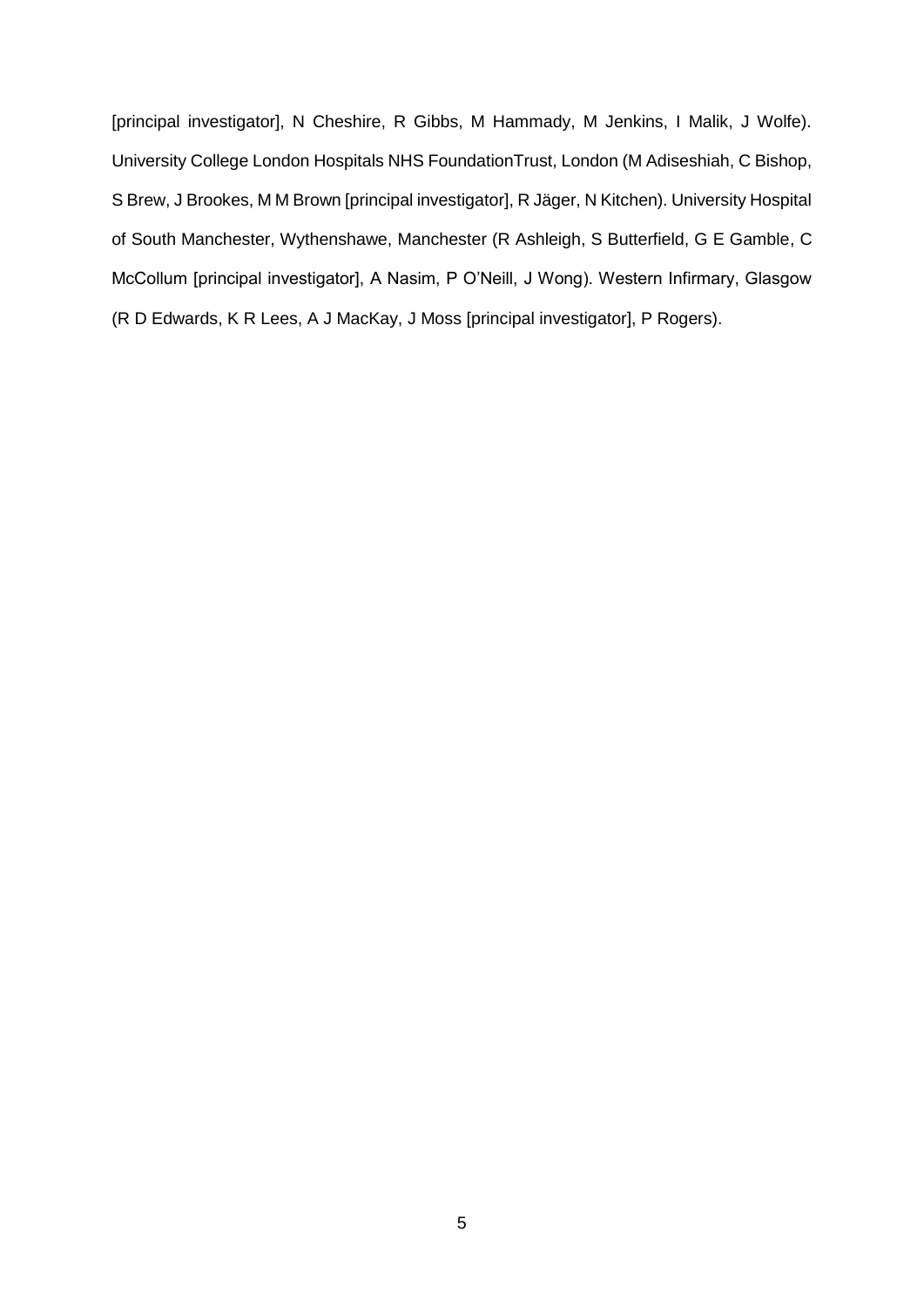#### **Methods for time-updated Cox proportional hazards models**

To model the effect of restenosis on subsequent stroke or vascular death, we used Cox proportional hazards models with a time updated covariate, a well-established statistical method (see for example "Andersen, Encylopedia of Biostatistics, 2005, Chapter: Time-Dependent covariates"). This is achieved by splitting records for an individual into relevant segments of follow up and then running a proportional hazards model on the modified data.

For example, suppose a patient has restenosis after 69 days and subsequently has a stroke after 300 days. Their original record is:

| Subject ID | Stroke | End of<br>Start of |           | Time to    |
|------------|--------|--------------------|-----------|------------|
|            |        | Follow up          | follow up | restenosis |
|            |        |                    | 300       | 69         |

To fit a model with a time-varying covariate the data are modified to:

| Subject ID | <b>Stroke</b> | Start of  | End of    | Time to    | After      |
|------------|---------------|-----------|-----------|------------|------------|
|            |               | Follow up | follow up | restenosis | restenosis |
|            |               |           | 69        | 69         |            |
|            |               | 69        | 300       | 69         |            |

The covariate in the "after restenosis" column can now be used to compare the rate of stroke before and after restenosis. From a technical standpoint, the new hazard function becomes:

$$
h_{0i}(t) = \exp(\alpha(t) + \beta_1 x_{i1} + \beta_2 x_{i2}(t))
$$

where  $\propto$  (t) is the baseline hazard function,  $x_{i1}$  represents a "normal" covariate (i.e. one that does not change over time), and  $x_i(t)$  represents a covariate that is allowed to vary over time.  $\beta_2$  then represents the log hazard ratio per unit change in the time-dependent covariate.

Further explanation can be found in "Andersen, Encylopedia of Biostatistics,2005, Chapter: Time-Dependent covariates". The method is readily implemented with a range of statistical software (e.g. "stsplit" in Stata, "survival" package in R).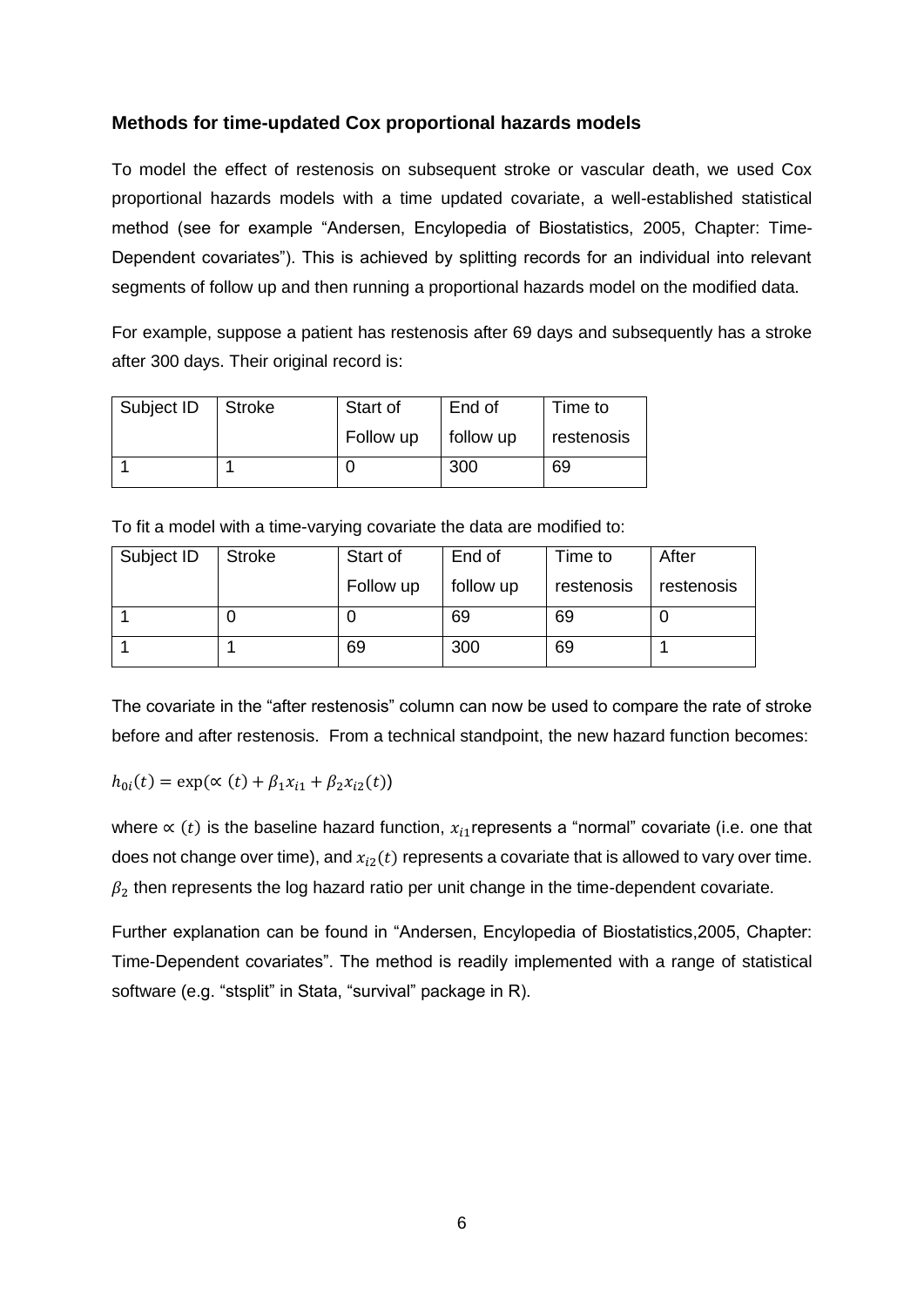### **Supplementary Table 1: Duplex ultrasound velocity criteria used for grading the degree (%) of carotid stenosis.**

The degree of stenosis is expressed in values considered equivalent to NASCET angiography measures. PSV indicates peak systolic velocity; EDV, end diastolic velocity; ICA, internal carotid artery; CCA, common carotid artery. Velocity measurements are in meters/second. In cases where the flow velocity criteria spanned more than one category of stenosis, the higher category of stenosis was chosen if the PSV ICA and either the EDV ICA or the PSV ICA / PSV CCA ratio were within the higher band.

| <b>Band of stenosis</b><br>$(\%)$ | PSV ICA (m/s)      | EDV ICA (m/s)      | <b>PSV ICA / PSV CCA</b> |
|-----------------------------------|--------------------|--------------------|--------------------------|
| $0 - 29$                          | <1.1               | <0.4               | <3.2                     |
| $30 - 49$                         | $1.1 - 1.3$        | <0.4               | <3.2                     |
| $50 - 59$                         | $>1.3 - 2.1$       | <0.4               | <3.2                     |
| $60 - 69$                         | $>1.3 - 2.1$       | $0.4 - 1.1$        | $3.2 - 4.0$              |
| $70 - 79$                         | >2.1               | $>1.1 - 1.4$       | >4.0                     |
| $80 - 95$                         | >2.1               | >1.4               | >4.0                     |
| $96 - 99$                         | <b>String Flow</b> | <b>String Flow</b> | <b>String Flow</b>       |
| 100                               | Occluded           | Occluded           | Occluded                 |